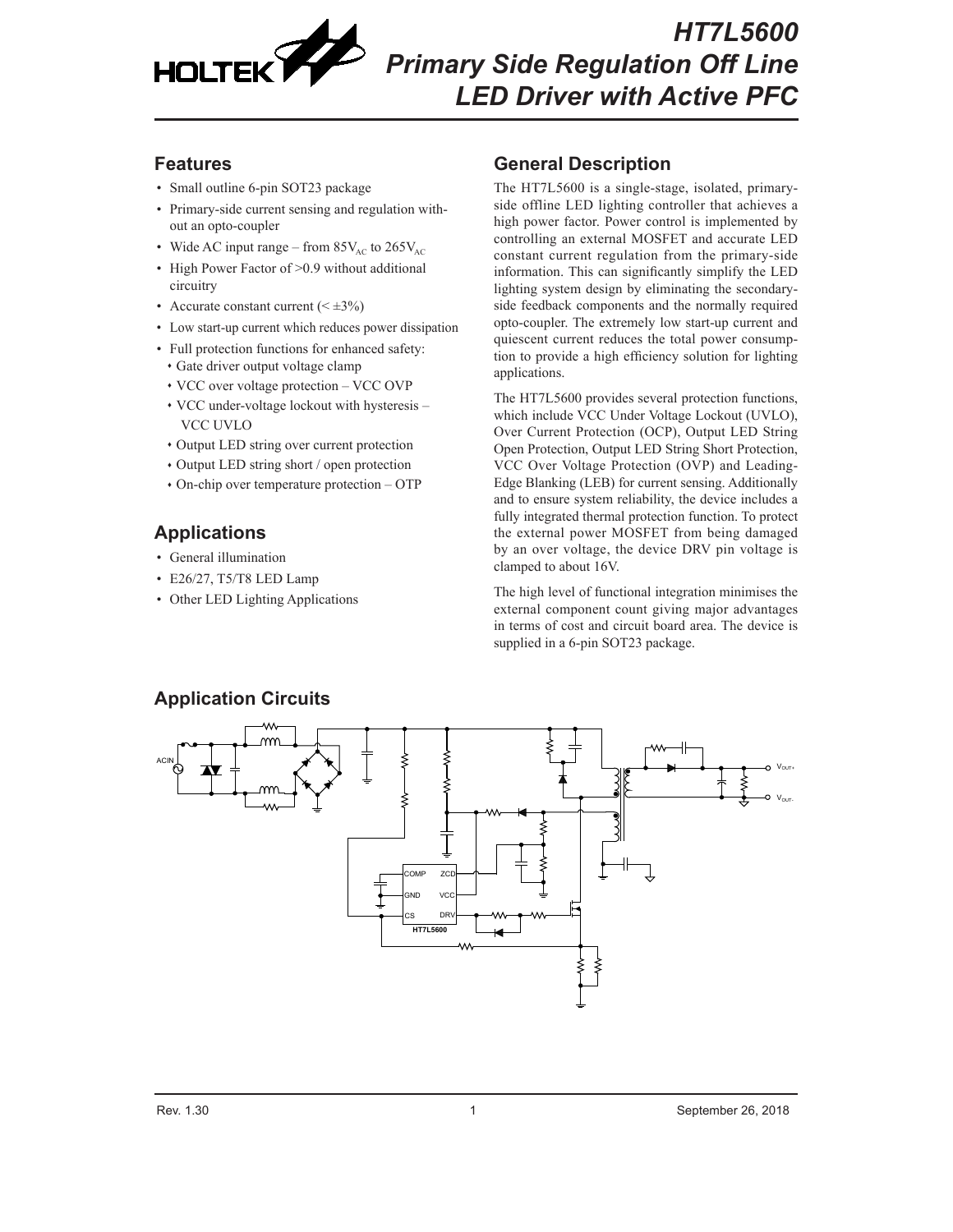

# **Block Diagram**



# **Pin Assignment**

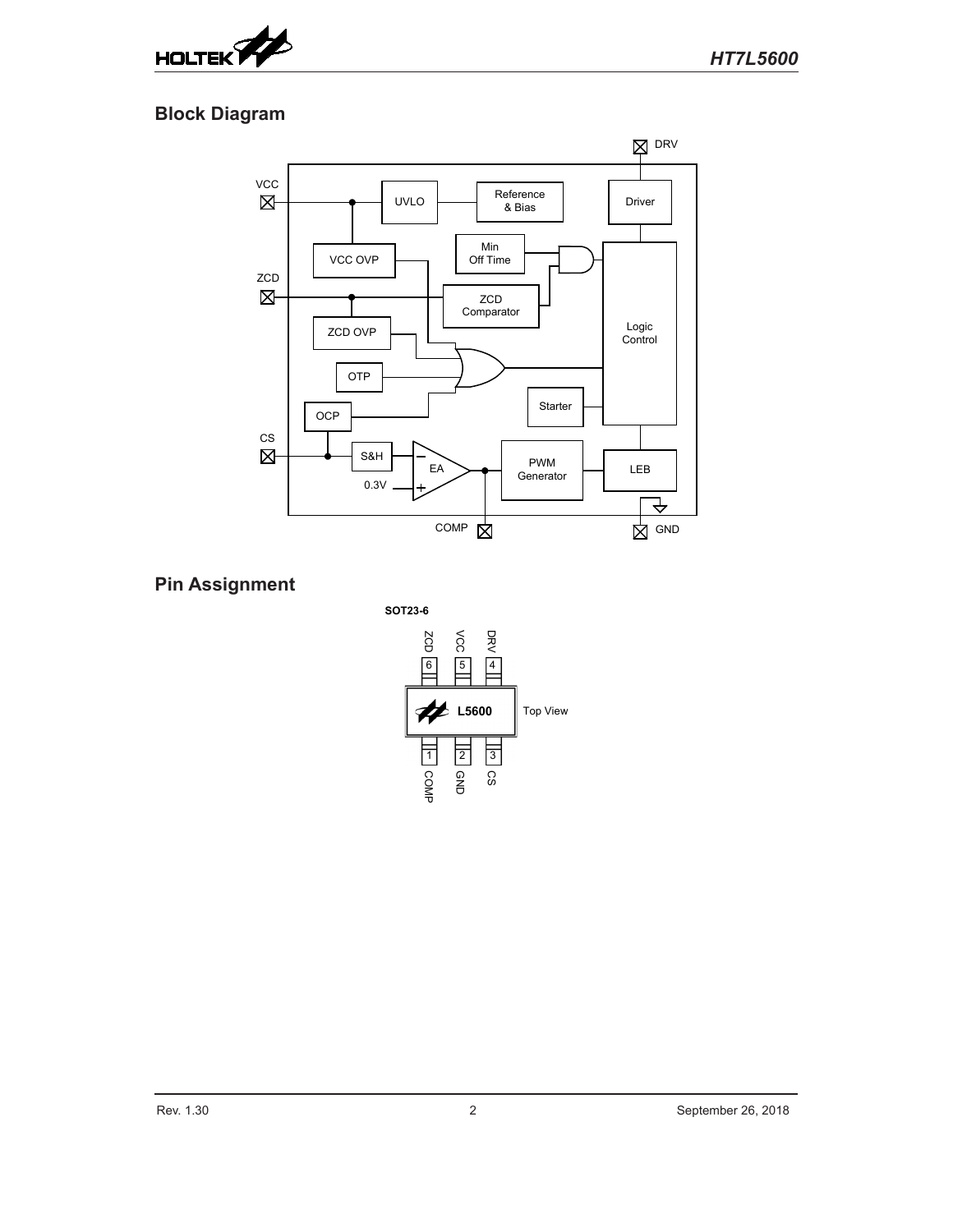

## **Pin Description**

| Pin No. | <b>Symbol</b> | <b>Description</b>                                                                      |  |
|---------|---------------|-----------------------------------------------------------------------------------------|--|
|         | <b>COMP</b>   | Loop compensation pin. A capacitor should be placed between COMP and GND.               |  |
| 2       | <b>GND</b>    | Ground pin                                                                              |  |
| 3       | CS.           | Current sense pin. A resistor is connected to sense the MOSFET current.                 |  |
| 4       | <b>DRV</b>    | Gate drive output for driving external power MOSFETs                                    |  |
| 5       | VCC           | Power supply pin                                                                        |  |
| 6       | ZCD           | Connected to a resistor divider from the auxiliary winding to sense the output voltage. |  |

# **Absolute Maximum Ratings**

| <b>Parameter</b>                       | Range                            |  |
|----------------------------------------|----------------------------------|--|
| VCC supply voltage                     | $-0.3V - 27V$                    |  |
| Input voltage to CS pin                | $-0.3V - 6V$                     |  |
| Output voltage at COMP pin             | $-0.3V - 6V$                     |  |
| Maximum current at ZCD pin             | 3mA (source), 3mA (sink)         |  |
| Maximum operating junction temperature | $150^{\circ}$ C                  |  |
| Storage temperature range              | $-55^{\circ}$ C~150 $^{\circ}$ C |  |

# **Recommended Operating Ranges**

| <b>Parameter</b>               | Range       |  |
|--------------------------------|-------------|--|
| VCC Supply voltage             | $10V - 20V$ |  |
| Operating junction temperature | -40°C~125°C |  |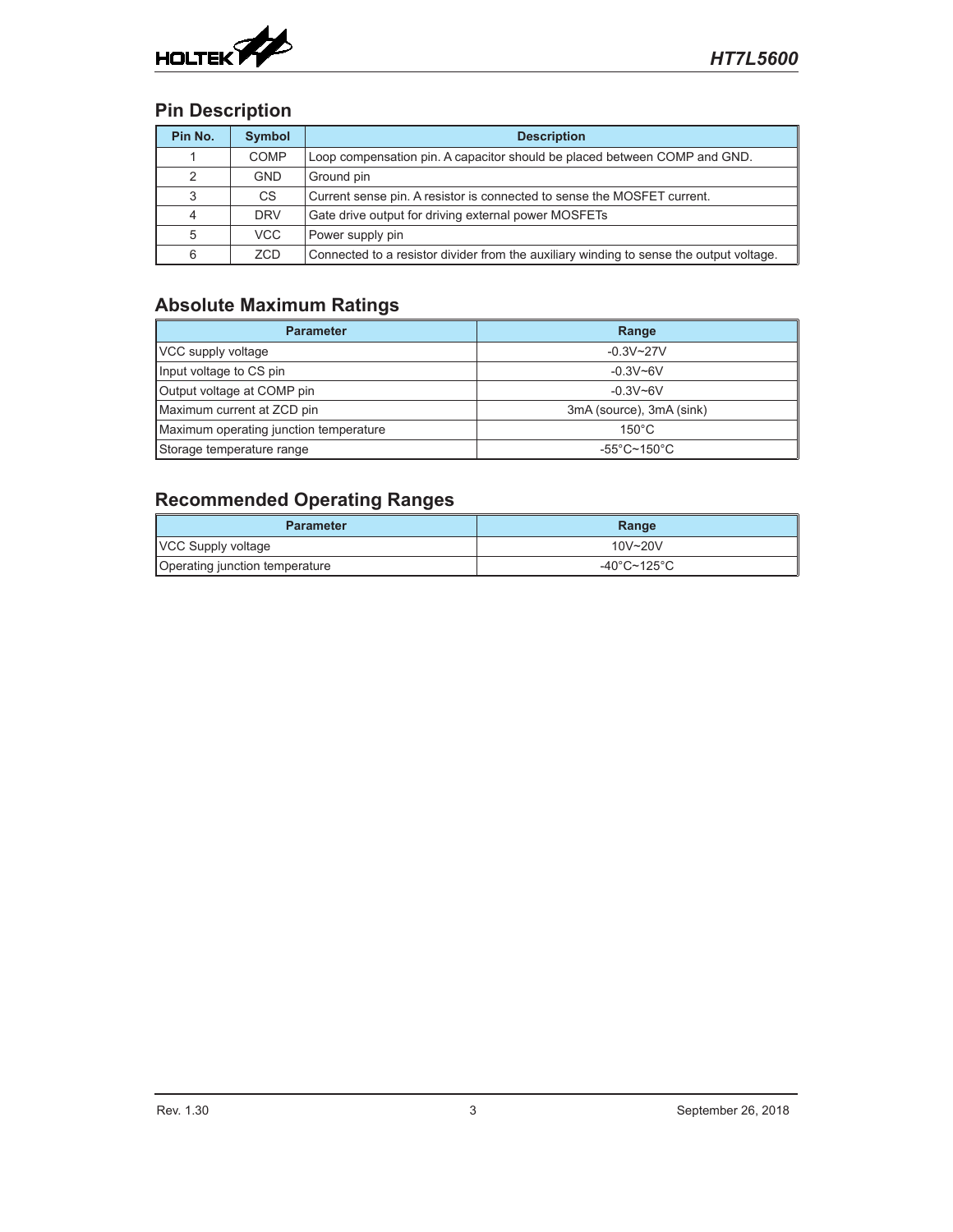

## **Electrical Characteristics**

|                                       | $(V_{cc} = 12V, Ta = 25°C)$                          |                                                             |                          |              |                          |             |  |
|---------------------------------------|------------------------------------------------------|-------------------------------------------------------------|--------------------------|--------------|--------------------------|-------------|--|
| <b>Symbol</b>                         | <b>Parameter</b>                                     | <b>Test Condition</b>                                       | <b>Min</b>               | <b>Typ</b>   | <b>Max</b>               | <b>Unit</b> |  |
|                                       | <b>Power Supply (VCC Pin)</b>                        |                                                             |                          |              |                          |             |  |
| VCC <sub>ON</sub>                     | UVLO <sub>ON</sub>                                   |                                                             |                          | 18           |                          | V           |  |
| VCC <sub>OFF</sub>                    | <b>UVLO<sub>OFF</sub></b>                            |                                                             |                          | 7.5          |                          | $\vee$      |  |
| VCC <sub>HYS</sub>                    | <b>UVLO Hysteresis</b>                               |                                                             | 10                       |              |                          | V           |  |
| $V_{OVP1}$                            | VCC OVP Trip Point                                   |                                                             | 21.5                     | 24           | 26.5                     | V           |  |
| $I_{\text{STAT}}$                     | Start-up Current                                     | Before turn-on.<br>@V <sub>cc</sub> =UVLO <sub>ON</sub> -1V |                          | 10           | 20                       | μA          |  |
| $I_{\odot}$                           | Quiescent Current                                    | No switching                                                |                          | 0.7          | 1                        | mA          |  |
| $I_{\rm CC}$                          | <b>Operating Current</b>                             | @70kHz, Co=1nF                                              |                          | 1.3          | 2                        | mA          |  |
| <b>Error Amplifier</b>                |                                                      |                                                             |                          |              |                          |             |  |
| $V_{FB}$                              | Feedback Reference Voltage                           | Ta=25°C                                                     | 291                      | 300          | 309                      | mV          |  |
|                                       | <b>Current Sense Comparator</b>                      |                                                             |                          |              |                          |             |  |
| $t_{\scriptscriptstyle\rm LEB}$       | Leading Edge Blanking Time                           |                                                             |                          | 400          |                          | ns          |  |
| $V_{OCPH}$                            | V <sub>cs</sub> Threshold Voltage for High OCP Level | $V_{ZCD} \ge 0.4V$                                          |                          | 1.55         |                          | V           |  |
| $\mathsf{V}_{\texttt{OCPL}}$          | V <sub>CS</sub> Threshold Voltage for Low OCP Level  | $V_{ZCD}$ <0.4V                                             |                          | 0.4          |                          | V           |  |
|                                       | <b>Zero Current Detector</b>                         |                                                             |                          |              |                          |             |  |
| V <sub>zcDH</sub>                     | Upper Clamp Voltage                                  | $I_{ZCD}$ =2.5mA                                            |                          | 6.1          |                          | V           |  |
| $V_{ZCDL}$                            | Lower Clamp Voltage                                  | $I_{ZCD}$ =-2.5mA                                           |                          | $-0.7$       |                          | V           |  |
| $V_{ZCDA}$                            | Positive-Going Edge                                  |                                                             |                          | 150          |                          | mV          |  |
| V <sub>ZCDT</sub>                     | Negative-Going Edge                                  |                                                             |                          | 50           |                          | mV          |  |
| $V_{OVP2}$                            | ZCD pin OVP Level                                    |                                                             | 2.88                     | 3.2          | 3.52                     | V           |  |
| $\mathfrak{t}_{\text{\tiny B\_OVP}}$  | OVP Detection Blanking Time                          |                                                             |                          | $\mathbf{1}$ |                          | μs          |  |
| <b>Starter</b>                        |                                                      |                                                             |                          |              |                          |             |  |
| $t_{\scriptscriptstyle \text{START}}$ | <b>Start Timer Period</b>                            |                                                             |                          | 40           |                          | μs          |  |
| $t_{\text{OFF}}$                      | Minimum Off Time                                     |                                                             |                          | 6.4          |                          | μs          |  |
|                                       | <b>Over Temperature Protection</b>                   |                                                             |                          |              |                          |             |  |
| <b>OTP</b>                            | Over Temperature Trip Point                          |                                                             |                          | 150          |                          | $^{\circ}C$ |  |
| <b>Gate Driver</b>                    |                                                      |                                                             |                          |              |                          |             |  |
| $t_{\mathsf{R}}$                      | <b>Rising Time</b>                                   | C <sub>LOAD</sub> =1nF, 10%~90%                             |                          | 50           |                          | ns          |  |
| $t_F$                                 | <b>Falling Time</b>                                  | C <sub>LOAD</sub> =1nF, 10%~90%                             |                          | 50           |                          | ns          |  |
| $I_{\text{Source}}$                   | Source Current                                       |                                                             |                          | 300          | $\overline{\phantom{0}}$ | mA          |  |
| $\mathsf{I}_{\mathsf{Sink}}$          | <b>Sink Current</b>                                  |                                                             |                          | 300          |                          | mA          |  |
| $V_{G\underline{\texttt{CLAMP}}}$     | Gate Clamp Voltage                                   | $@V_{cc} = 20V$                                             | $\overline{\phantom{0}}$ | 16           | 19.5                     | $\vee$      |  |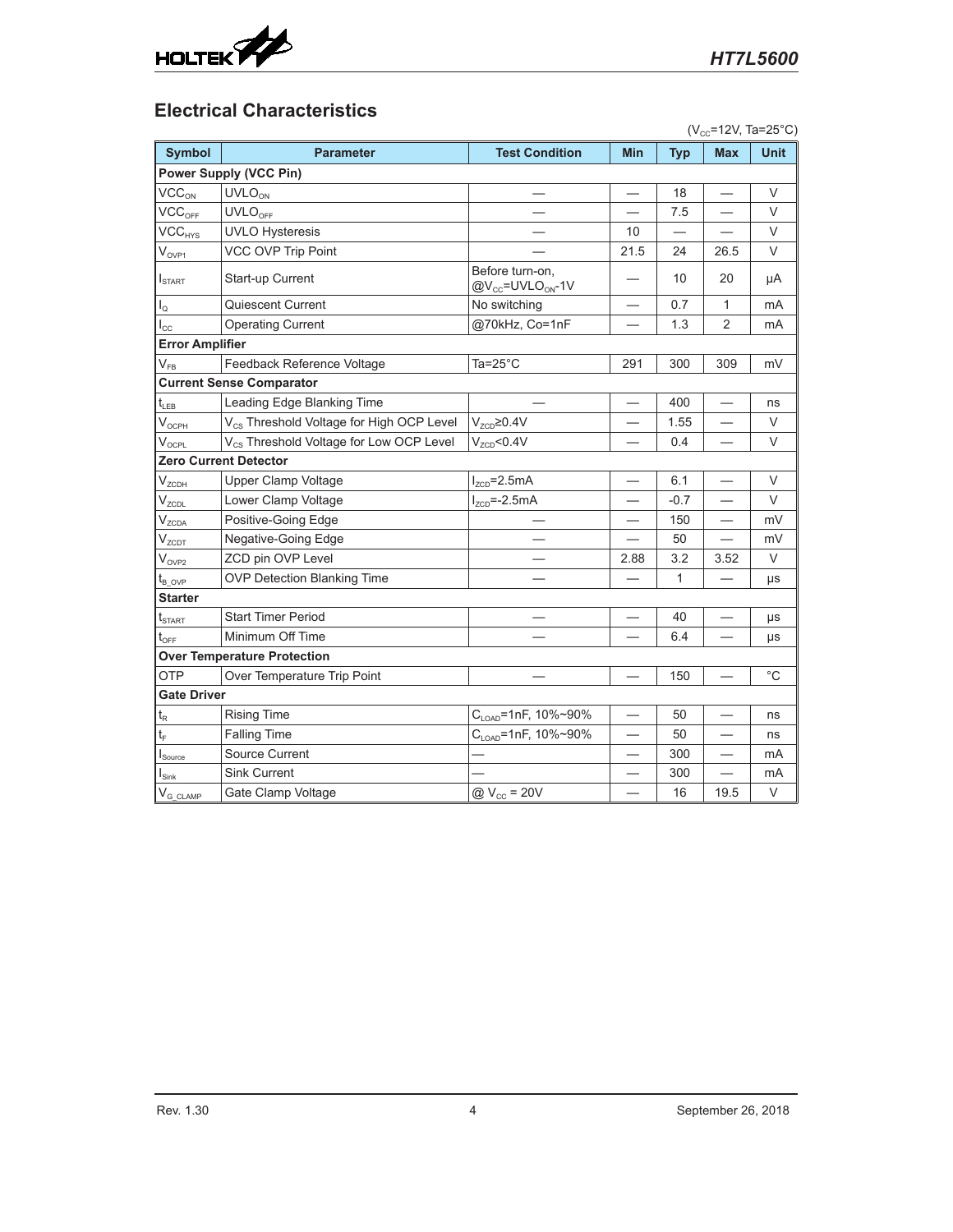

## **Typical Performance Characteristics**



**Figure 1. Start-up current vs. temperature**











**Figure 7. VFB vs. temperature**



**Figure 2. Operation current vs. temperature**



**Figure 4. UVLO\_off vs. temperature**



**Figure 6. ZCD\_OVP vs. temperature**



**Figure 8. Iout vs. LED Series**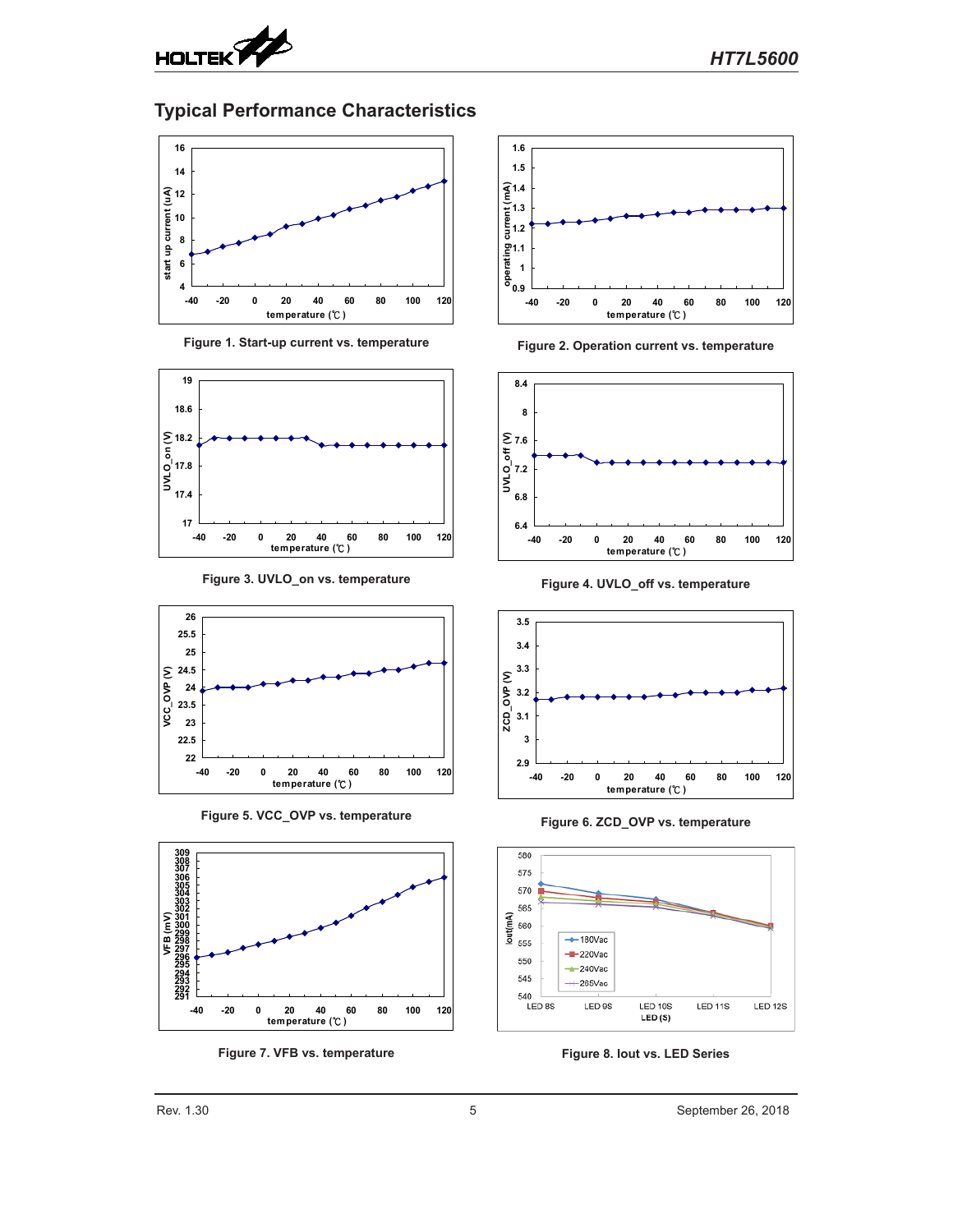



### **Functional Description**

The HT7L5600 is a single-stage primary-side offline LED controller designed for isolated LED lighting applications. The device can achieve high Power Factor values and low THD values without resorting to additional circuits and can also generate high accuracy LED drive currents with very few external components.

#### **Start-up Current**

A very low start-up current,  $I_{\text{START}}$ , allows users to select a larger start-up resistor value which reduces power dissipation.

#### **Power Factor Correction**

High power factor is achieved by constant on-time operation. To implement constant on-time control, a  $0.47\mu$ F capacitor is placed between the COMP pin and ground.

### **Constant Current Control**

The HT7L5600 accurately regulates the LED current by sensing the primary-side information. The LED current can be set as follows:

$$
I_{OUT} \approx \frac{1}{2} \times \frac{V_{FB}}{R_{CS}} \times \frac{N_P}{N_S}
$$

Where  $N_{P}$  is the primary winding and  $N_{S}$  is the secondary winding;  $V_{FB}$ (=300mV) is the internal voltage reference and  $R_{\text{cs}}$  is the external current sensing resistor.



**Figure 9. Efficiency vs. AC Voltage Figure 10. Power Factor(PF) vs. AC Voltage**

### **VCC Under Voltage Lockout – UVLO**

The device has an integrated UVLO function which includes 10V of hysteresis. The PWM controller will switch on when the VCC voltage exceeds 18V. It will switch off when the VCC voltage is less than 7.5V. The hysteresis characteristics will ensure that the device can be powered by an input capacitor during start-up. When the output voltage increases to a certain value after start-up, VCC will be charged by an output through an auxiliary winding.

#### **Boundary Conduction Mode – BCM**

The power MOSFET is turned on by inductor current zero-crossing detection. The current zero-crossing can be detected by a ZCD voltage. When the inductor current is at the zero crossing point, the voltage on the ZCD pin will drop rapidly. The HT7L5600 then detects the falling edge and turns on the Power MOSFET. The boundary conduction mode provides low turn-on switching losses and high conversion efficiency.

### **Leading-Edge Blanking – LEB on CS**

At each turn on time of the external power MOSFET, a spike will inevitably be generated at the sense resistor. To prevent faulty triggering, a 400ns leading-edge blank time will be generated. During this blanking period, the current-limit comparator is disabled and will therefore not be able to switch off the gate driver.

### **Gate Driver Clamp**

The DRV pin is connected to the gate of external MOSFET to switch it on and off. To protect the external power MOSFET from being over-stressed, the gate driver output is clamped to 16V.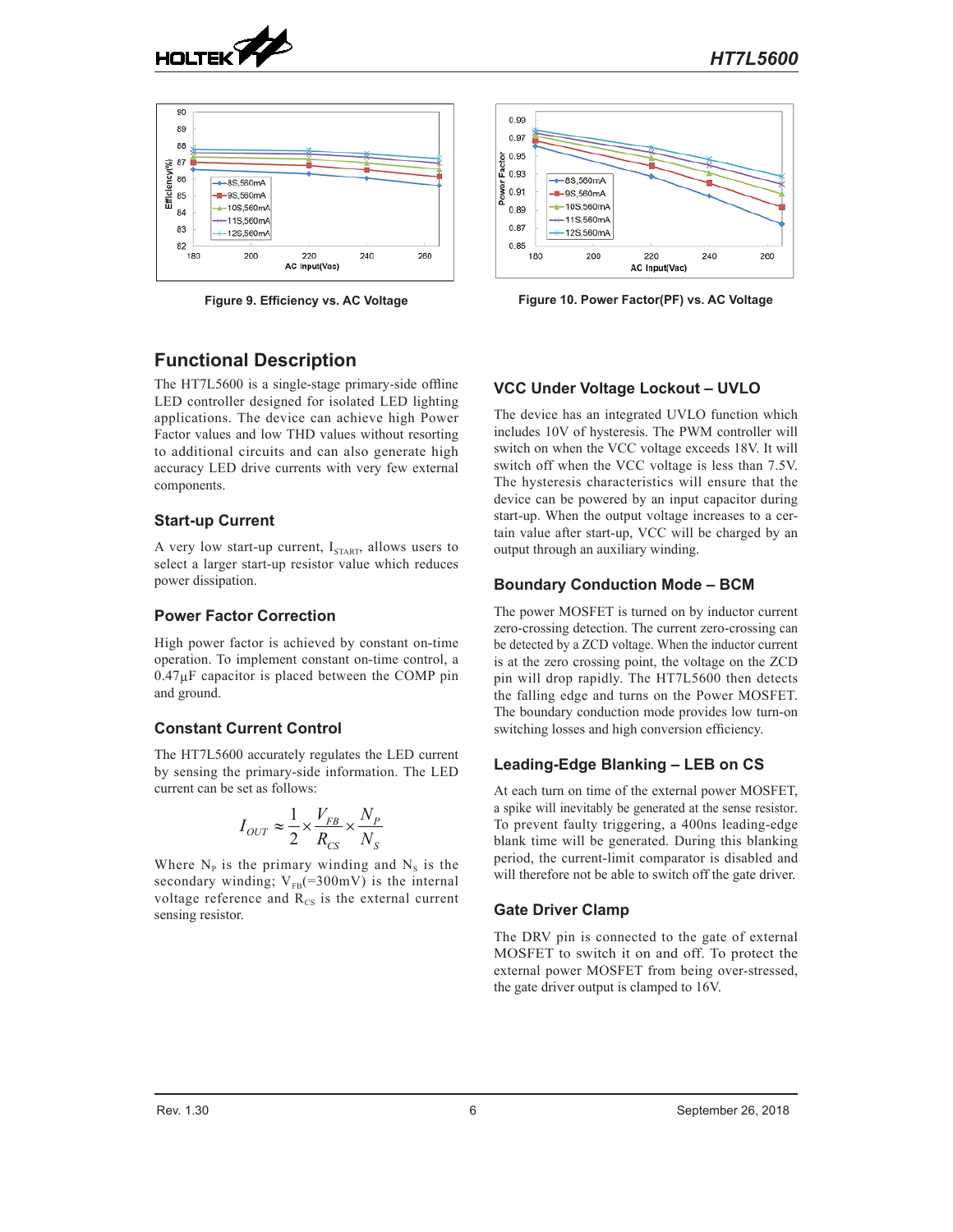

#### **Over Voltage Protection – OVP on VCC**

In order to prevent PWM controller damage, the device includes an OVP function for VCC. Should the VCC voltage exceed the OVP threshold voltage of 24V, the PWM controller will cease operation immediately. When the VCC voltage falls below the UVLO off level, the controller will reset.

### **LED Open Protection – ZCD OVP**

The ZCD pin voltage is set by a resistor divider  $R_{\text{TOP}}$ (top resistor),  $R_{\text{ROT}}$  (bottom resistor) and an auxiliary winding due to the coupling polarity between the auxiliary winding and the secondary winding of the transformer. Once the ZCD voltage exceeds 3.2V after a blanking time about 1us to allow the leakage inductance ringing to be fully damped, ZCD OVP is triggered. The device will then stop switching but it can be reset by re-starting the voltage on the VCC pin. The OVP voltage can be adjusted by the equation:

$$
V_{OUT\_OVP} = 3.2 \times (1 + \frac{R_{TOP}}{R_{BOT}}) \times \frac{N_S}{N_A} + V_D
$$

Where  $N<sub>S</sub>$  is the secondary winding,  $N<sub>A</sub>$  is the auxiliary winding and  $V<sub>D</sub>$  is the forward bias voltage of the secondary diode.

#### **Over Current Protection – OCP**

The HT7L5600 includes a CS pin over current protection function. An internal circuit detects the current level and should the current be larger than the over current protection threshold level, the gate output will then be fixed to a low level.

#### **LED Short Protection – SCP**

When an LED short condition occurs, the SCP function can prevent power components from being damaged due to high currents. As shown in Figure 11, the device determines whether the LED is in a short circuit condition by detecting the voltage on the ZCD pin when the DRV output is low. If the detected voltage is lower than 0.4V, the device will set the low OCP detection voltage on the CS pin to  $V_{\text{OCH}}$  (0.4V). When this happens, the peak current flowing through the

primary side MOSFET will be limited to  $V_{OCPL}/R_{CS}$ , thus maintaining a lower current to protect the power components. If the detected voltage is equal to or higher than 0.4V, the device will set the OCP detection voltage to  $V_{\text{OCPH}}$  (1.55V). When this happens the peak current will be limited to  $V_{OCPH}/R_{CS}$ , which should be higher than the peak current under normal operation to avoid the LED current falling below the set value for normal operation.



**Figure 11. ZCD Signal Sensing**

As shown in Figure 12, after the AC power is turned on under normal operation, the  $V_{cc}$  voltage will be charged by the start-up resistor until the UVLO function is on. After this happens the device can then be activated. The initial value of  $V_{ZCD}$  is lower than 0.4V and the OCP detection voltage on the CS pin is  $V_{\text{OCPL}}$ . When the  $V_{\text{ZCD}}$  voltage rises to a value equal to or greater than 0.4V, the device determines that the LED is not in a short circuit condition and sets the OCP detection voltage to  $V_{OCPH}$ . When an LED short circuit condition occurs under steady normal operation, the  $V_{LED}$  voltage tends to 0V, and the  $V_{CC}$ voltage drops. It should be noted that although the  $V_{ZCD}$  voltage is lower than 0.4V, the OCP detection voltage set as  $V_{OCPH}$  will remain unchanged. When the UVLO On/Off restarts and the  $V_{ZCD}$  voltage remains lower than 0.4V, the device will detect an LED short circuit condition. When this happens the OCP detection voltage will maintain the initial setting of  $V_{\text{OCPL}}$ , and consequently the peak current of  $V_{\text{OCPL}}/R_{\text{CS}}$ will be lower than the normal operating current. Now the device will continuously enter the UVLO On/ Off restart state. In such cases, the components can be protected from being damaged by the continuous flow of high current. When the LED short circuit condition ceases to exist, the  $V_{ZCD}$  voltage will rise to a value equal to or greater than 0.4V. The device will then determine that the LED is not in a short circuit condition and the OCP detection voltage on the CS pin will resume to  $V_{\text{OCPH}}$  for normal operation.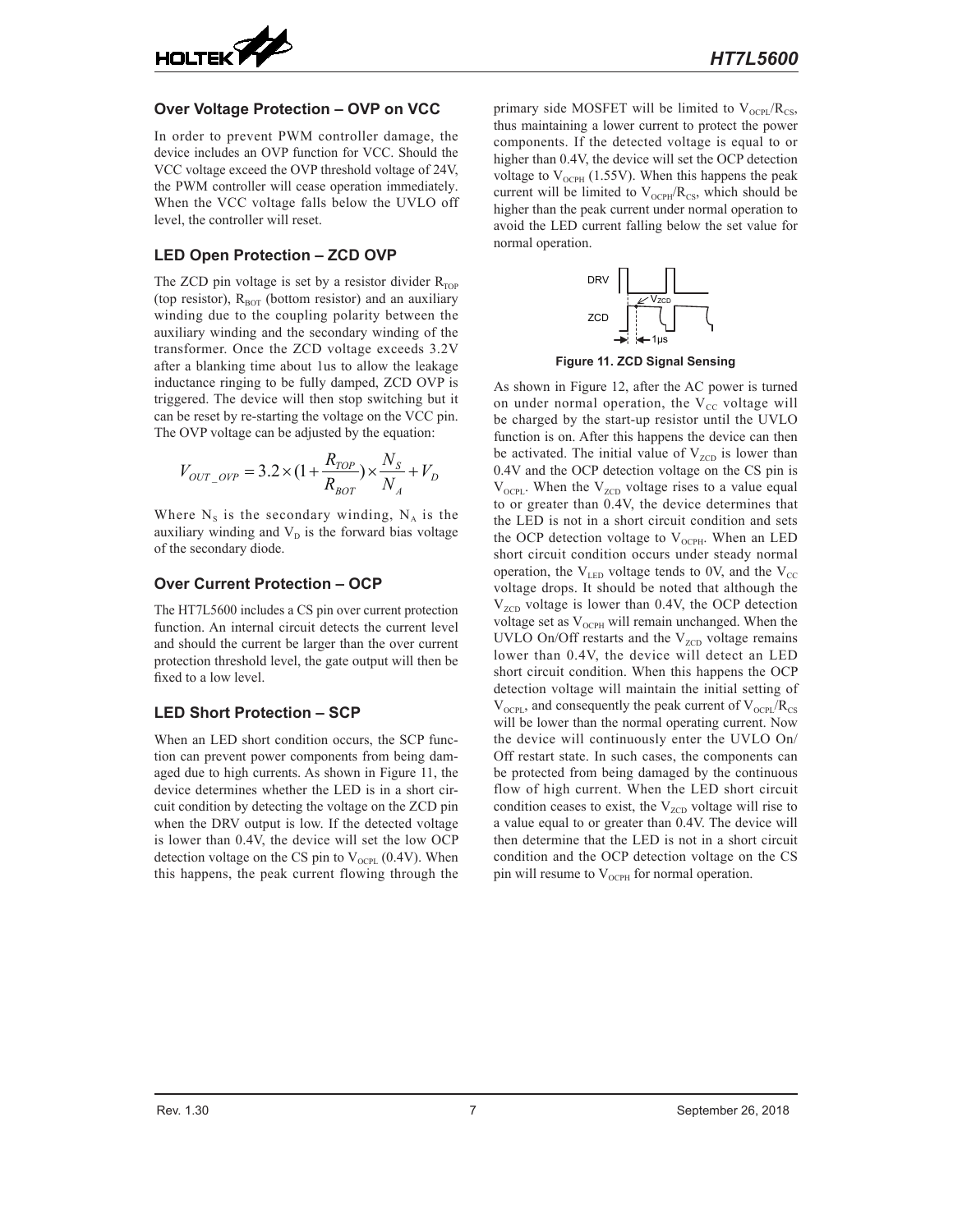



**Figure 12. Waveforms in LED Short Condition**

### **Thermal Protection**

A thermal protection feature is included to protect the device from excessive heat damage. When the junction temperature exceeds a threshold of 150°C, the thermal protection function will turn off the DRV terminal immediately. When the VCC decreases below the UVLO off level, the controller will reset.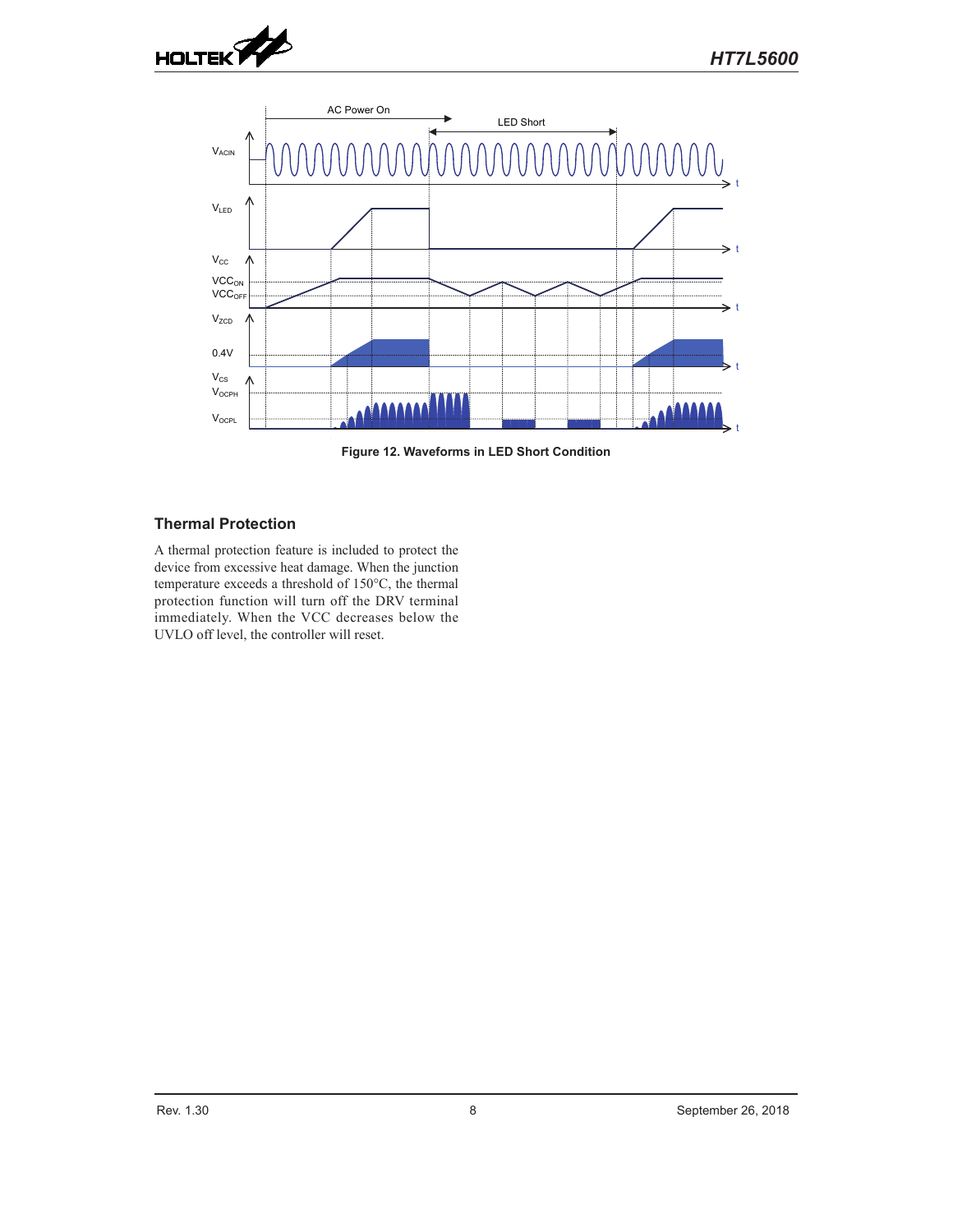

# **Package Information**

Note that the package information provided here is for consultation purposes only. As this information may be updated at regular intervals users are reminded to consult the [Holtek website](http://www.holtek.com/en/) for the latest version of the package [information.](http://www.holtek.com/en/package_carton_information)

Additional supplementary information with regard to packaging is listed below. Click on the relevant section to be transferred to the relevant website page.

- Further Package Information (include Outline Dimensions, Product Tape and Reel Specifications)
- Packing Meterials Information
- Carton information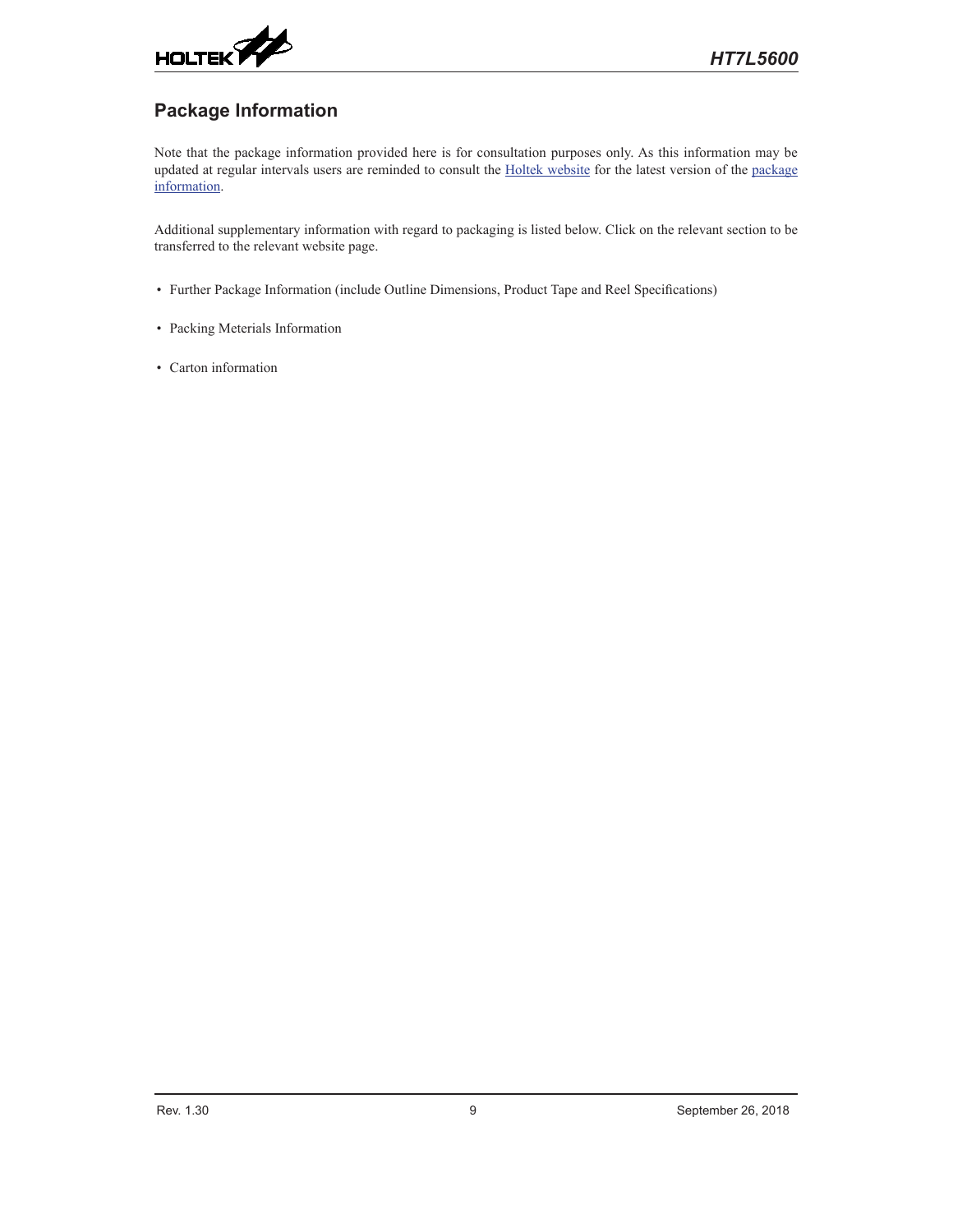

## **6-pin SOT23 Outline Dimensions**







|                | <b>Dimensions in inch</b> |           |             |  |
|----------------|---------------------------|-----------|-------------|--|
| <b>Symbol</b>  | Min.                      | Nom.      | Max.        |  |
| A              |                           |           | 0.057       |  |
| A <sub>1</sub> |                           |           | 0.006       |  |
| A2             | 0.035                     | 0.045     | 0.051       |  |
| b              | 0.012                     |           | 0.020       |  |
| C              | 0.003                     |           | 0.009       |  |
| D              |                           | 0.114 BSC |             |  |
| E              |                           | 0.063 BSC |             |  |
| e              |                           | 0.037 BSC |             |  |
| e <sub>1</sub> |                           | 0.075 BSC |             |  |
| H              |                           | 0.110 BSC |             |  |
| L1             |                           | 0.024 BSC |             |  |
| θ              | $0^{\circ}$               |           | $8^{\circ}$ |  |

|                | <b>Dimensions in mm</b> |          |             |  |
|----------------|-------------------------|----------|-------------|--|
| <b>Symbol</b>  | Min.                    | Nom.     | Max.        |  |
| A              |                         |          | 1.45        |  |
| A <sub>1</sub> |                         |          | 0.15        |  |
| A2             | 0.90                    | 1.15     | 1.30        |  |
| b              | 0.30                    |          | 0.50        |  |
| C              | 0.08                    |          | 0.22        |  |
| D              |                         | 2.90 BSC |             |  |
| E              |                         | 1.60 BSC |             |  |
| e              |                         | 0.95 BSC |             |  |
| e <sub>1</sub> |                         | 1.90 BSC |             |  |
| H              |                         | 2.80 BSC |             |  |
| L1             |                         | 0.60 BSC |             |  |
| $\theta$       | $0^{\circ}$             |          | $8^{\circ}$ |  |